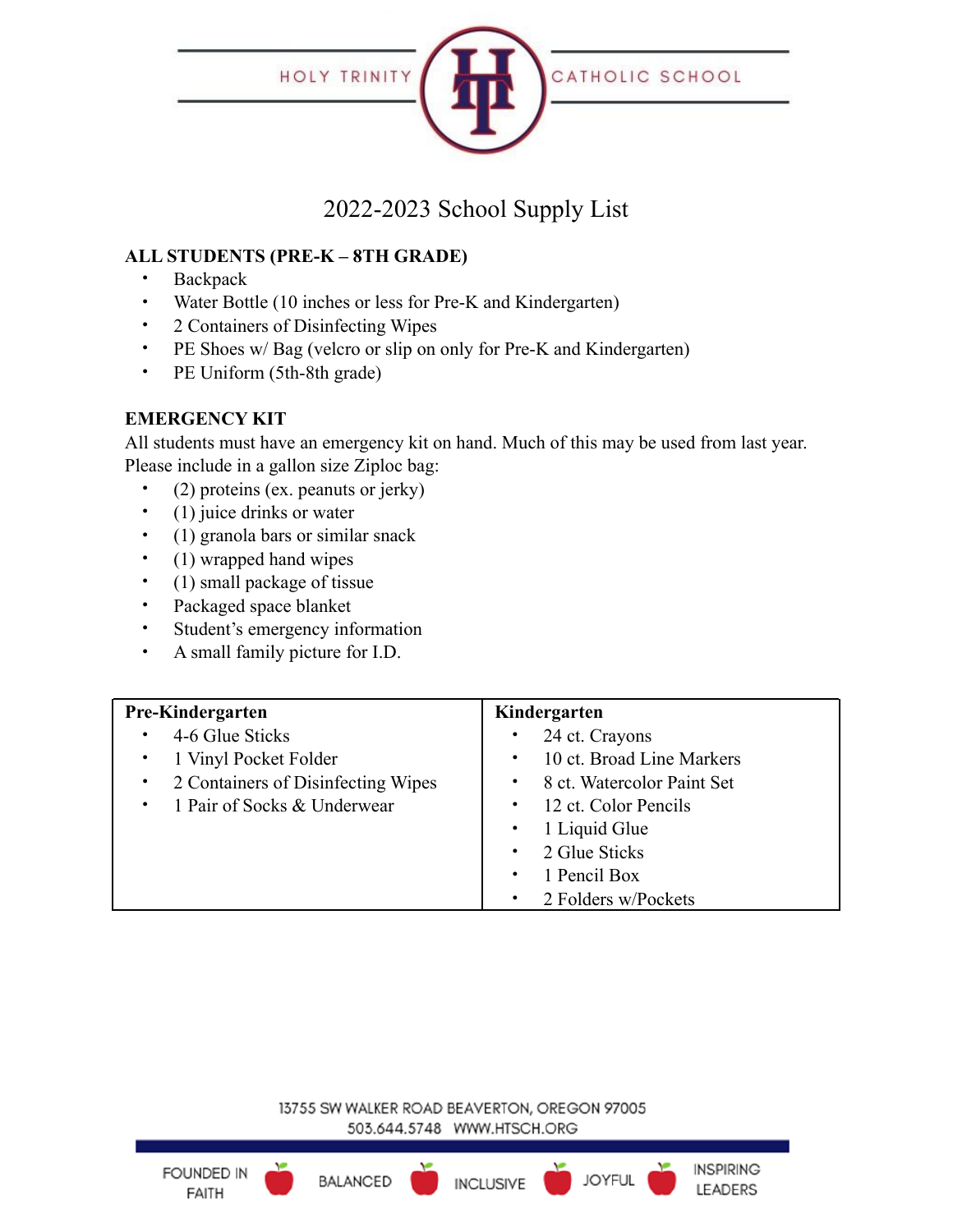HOLY TRINITY



| <b>1st Grade</b>                                  | 2nd Grade                                          |
|---------------------------------------------------|----------------------------------------------------|
| 1 24 ct. Crayons<br>$\bullet$                     | 24 ct. Crayons                                     |
| 10 ct. Broad Line Markers<br>$\bullet$            | 10 ct. Broad Line Markers                          |
| 12 ct. Watercolor Paint Set<br>$\bullet$          | 8 ct. Watercolor Paint Set                         |
| 12 ct. Color Pencils<br>٠                         | 12 ct. Color Pencils                               |
| 1 Pack Pencil Eraser Caps<br>$\bullet$            | 1 Pack Pencil Eraser Tops<br>$\bullet$             |
| 3 Glue Sticks<br>$\bullet$                        | 3 Glue Sticks                                      |
| 12 ct. Wood Pencils<br>$\bullet$                  | 1 12" Ruler                                        |
| 1 Pair of Scissors<br>$\bullet$                   | 12 ct. Wood Pencils<br>$\bullet$                   |
| 2 Pencil Box<br>$\bullet$                         | 1 Pair of Scissors<br>$\bullet$                    |
| 2 Folders<br>$\bullet$                            | 1 Pencil Pouch<br>٠                                |
| <b>Addition &amp; Subtraction Flashcards</b>      | 2 Folders<br>$\bullet$                             |
| (one set for home & one for school)               | 1 Vinyl 2 Pocket Folder (for Spanish)<br>$\bullet$ |
|                                                   | 2 Spiral Notebooks (wide ruled)                    |
| 3rd Grade                                         | <b>4th Grade</b>                                   |
| 24 ct. Crayons                                    | 24 ct. Crayons                                     |
| 10 ct. Broad Line Markers<br>٠                    | 10 ct. Broad Line Markers                          |
| 12 ct. Color Pencils<br>$\bullet$                 | 2 Thin Line Dry Erase Black<br>$\bullet$           |
| 12 ct. Pre-Sharpened Wood Pencils<br>$\bullet$    | <b>Markers</b>                                     |
| 1 Yellow Highlighter<br>$\bullet$                 | 1 Pack Pencil Eraser Caps<br>$\bullet$             |
| 1 Black Dry Erase Marker<br>$\bullet$             | 2 Glue Sticks                                      |
| 1 Pink Eraser (or similar)<br>$\bullet$           | 1 12" Ruler<br>$\bullet$                           |
| 4 Glue Sticks<br>$\bullet$                        | 12 ct. Wood Pencils<br>$\bullet$                   |
| 1 12" Ruler<br>$\bullet$                          | 1 Pair of Scissors                                 |
| 1 Pencil Box or Pouch<br>$\bullet$                | 1 Pencil Box or Pouch<br>$\bullet$                 |
| 3 Vinyl 2 Pocket Folders<br>$\bullet$             | 2 Folders<br>$\bullet$                             |
| 3 Composition Notebooks (wide ruled)<br>$\bullet$ | 1 Vinyl 2 Pocket Folder (for Spanish)<br>$\bullet$ |
| 1 Non Electric Pencil Sharpener<br>$\bullet$      | 1 ¼ in. Graph Paper Notebook<br>$\bullet$          |
|                                                   | 1 Pack Wide ruled Notebook Paper                   |